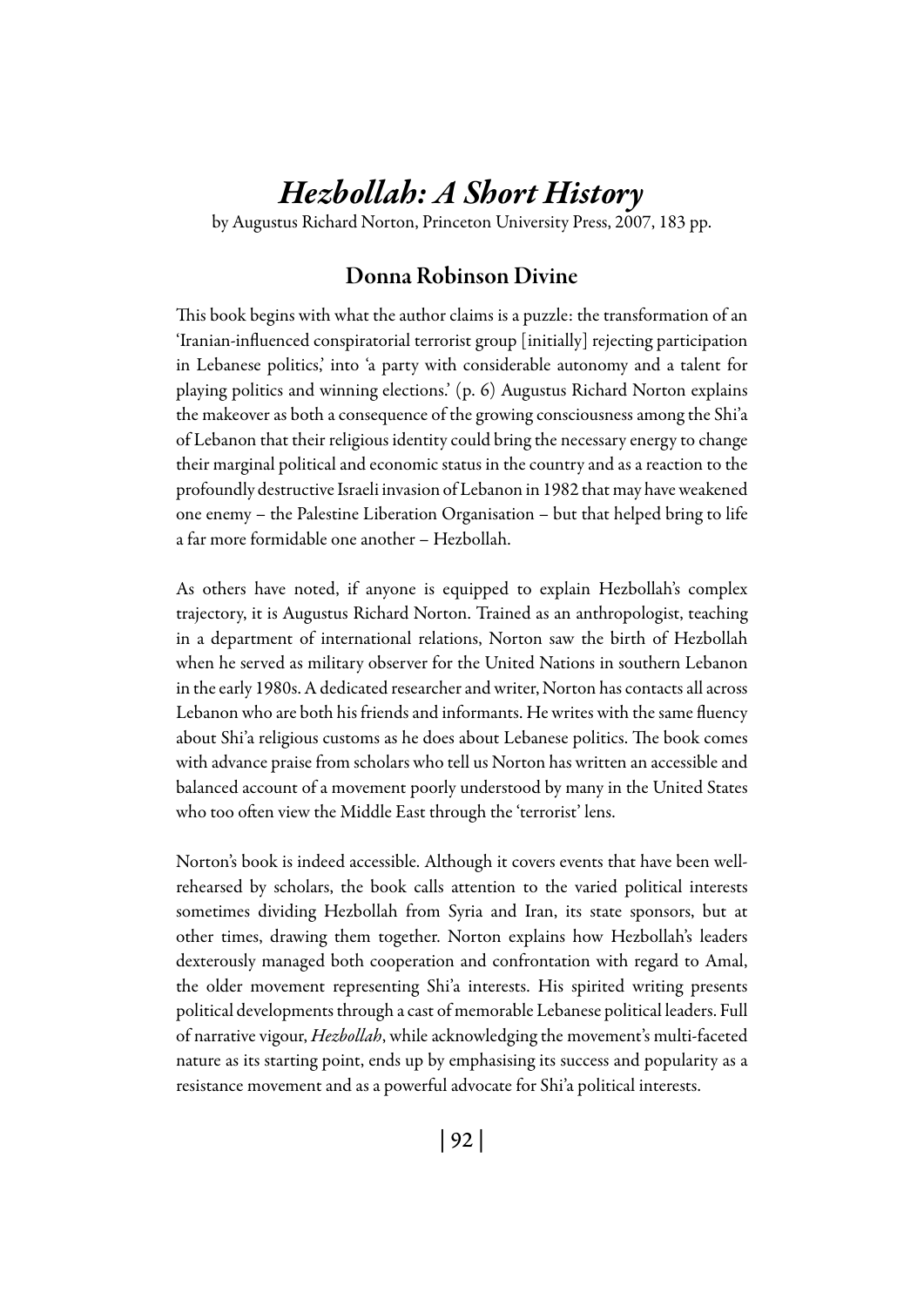#### Robinson Divine | The Problem of Hezbollah

But is the book really balanced? Norton's determination to take his analysis beyond what he labels the stereotypical 'black and white world view,' (p. 8) is belied first and foremost by his discussion of the 2006 war in Lebanon where he substitutes caricature for interpretation and where he seems to hang his analysis on the slender reed of newspaper accounts of the momentous decision by Israel to launch massive air attacks against Hezbollah headquarters and installations. There is scant evidence that Israel's 'political and military leaders' wanted 'to have it out with Hezbollah' (p. 133) as Norton writes. Nor does his description of Hezbollah's raid into Israel as merely 'stretching' the principles of an implicit agreement that had stabilised into a 'six year period … [of relative] …quiet, peaceful…by historical standards…' (p. 135) [1] really capture the experience of trauma in Israel just a month after the kidnapping of an Israeli soldier along the Gaza border by groups widely believed to be associated with Hamas. Between the two kidnap raids rumours spread through Israel's media of missing soldiers possibly held captive by one radical Palestinian faction or another. And while Norton mentions the flow of sophisticated weapons to Hezbollah, he fails to grasp its primacy as a critical reference point for Israel's security calculations, particularly given the growing perception that withdrawal from occupied territories – South Lebanon and Gaza – had put more of the country's civilian population in harm's way by degrading defences along its fragile borders.

The ferocity of Israel's retaliation for Hezbollah's deadly and successful raid may have surprised Sayyid Hasan Nasrallah, the movement's leader, but it should not have impressed Norton as either novel or extraordinary. Norton, who comes to the topic from West Point, the commanding height of American military expertise, noted elsewhere in his book that 'Operation Grapes of Wrath' was launched in 1996 'to undermine popular support for Hezbollah among the Lebanese, as well as prompt Syria to rein in the organisation.' (p. 84) That it did not work as well as Israeli strategists hoped does not mean these strategists identified alternate mechanisms for stopping the attacks against their country mounted from Lebanon. There is greater evidence for the proposition that Israel's response in 2006 was consistent with past strategic doctrine than that it was a departure from the notion – correct or not – that 'support for the resistance would wither … if … [Israel's military action] placed an awesome burden on the Lebanese…' (p. 87)

Hezbollah's leaders triggered anxiety in Israel not because of their personal taunts but rather because of their promises to unleash an arsenal of rockets to destroy the country's economy and as much of its civilian population as could be reached. That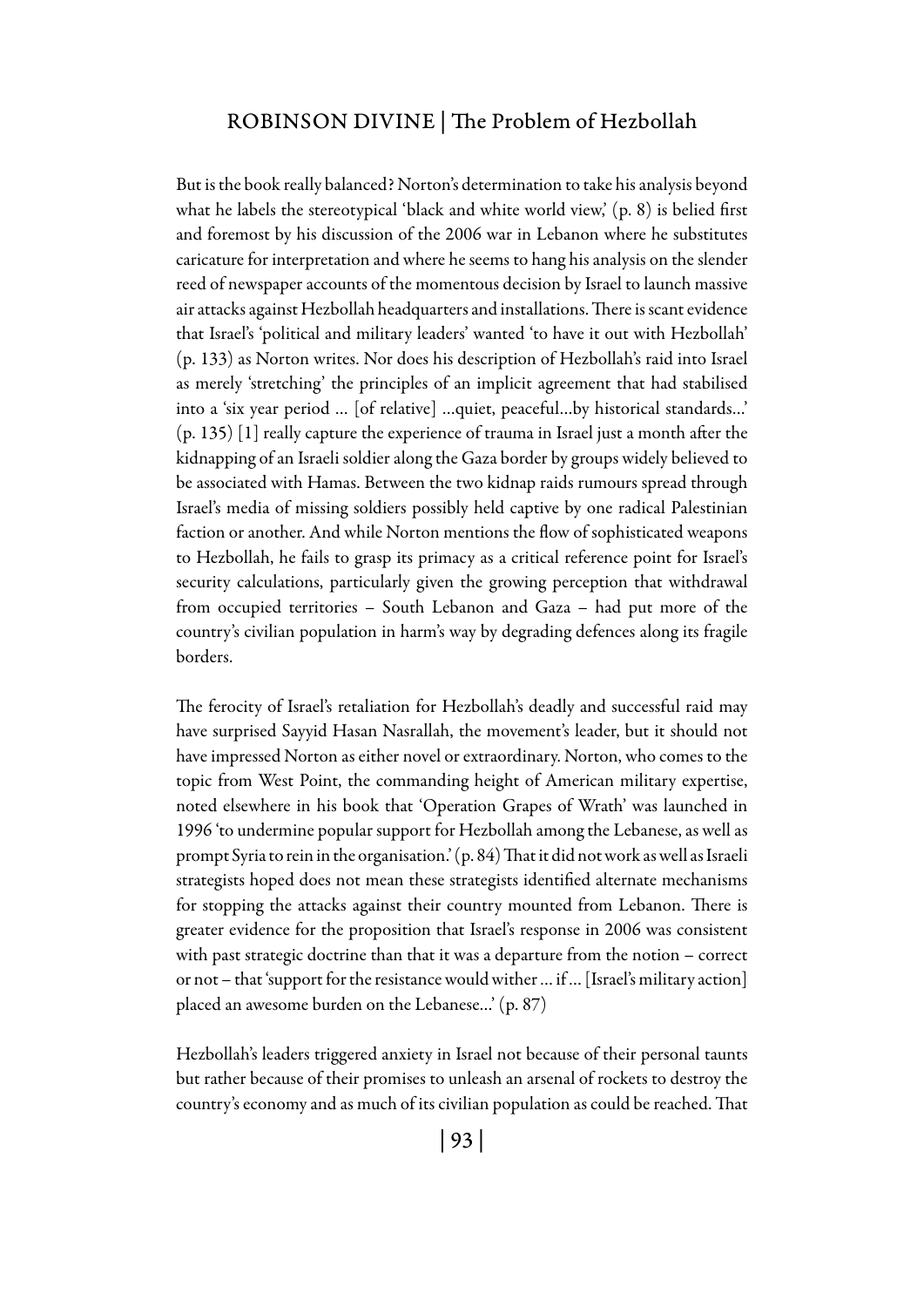#### Democratiya 12 | Spring 2008

they could not deliver on this promise does not mean Israel could forever ignore the expanding garrisons on its northern border. And although the deficiencies of Israel's military campaign have suggested a failure to many – including Norton – even these deficiencies are rarely compared to the damage wrought by Hezbollah's provocation to its own Shi'a base of support. The Lebanese Shi'a lost their lives, and most of the homes and businesses they had painstakingly built in the past several decades – often with aid proffered by the movement – were demolished.

Norton's account of the 2006 War falters for another reason as well. His argument that Hezbollah wants access to the Lebanese political system is simply wrong; it wants domination. And while it holds the loyalty of Lebanon's Shi'a, it does so partly by the promise of 'spoils' but also by promoting a fear that infects the country. Armed to the teeth with sophisticated weapons, the organisation does not want to be integrated into Lebanon's political system because without its arms, Hezbollah loses its waiver from the imperatives of compromise and negotiation, elements crucial to the making of policy in Lebanon.

The idea of perpetual resistance against Israel enables Hezbollah to anchor itself as an agent of Syrian power and as a tactical instrument of Iranian influence regardless of the calamities this brings down on Shi'a heads from time to time or on Lebanon's political system. Hezbollah's strategy, destined to deliver misfortune to everyone, has now led Lebanon into an era of prolonged volatility where the sectarian divide grows and where Hezbollah's fiercest opponents are the country's Sunni Muslims. To assert, as Norton does, that 'the war solidified Hezbollah's role as both a political player in Lebanon and a regional exemplar for other opposition minded Muslims,' (p. 7) is not only misleading; it is to descend into exactly the kind of stereotypical reasoning Norton insists has depleted our understanding of this movement.

The conflict Hezbollah brought to Lebanon not only wreaked havoc with the lives and fortunes of its Shi'a followers; it also had a debilitating effect on the country's economy and polity. Hezbollah triggered the clash with Israel to turn attention away from the investigation of former Prime Minister Rafik Hariri's assassination whose early findings pointed to Damascus. Hoping to protect its Syrian ally, Hezbollah overplayed its hand with Israel and has not been able to re-impose a Syrian writ back on Lebanon. But it has been able to stop Lebanon's government from operating. With periodic assassinations and car bombs punctuated by deadlock, Lebanon seems perilously close to losing the remnants of its sovereignty already heavily compromised by years of civil war and foreign occupation.

| 94 |